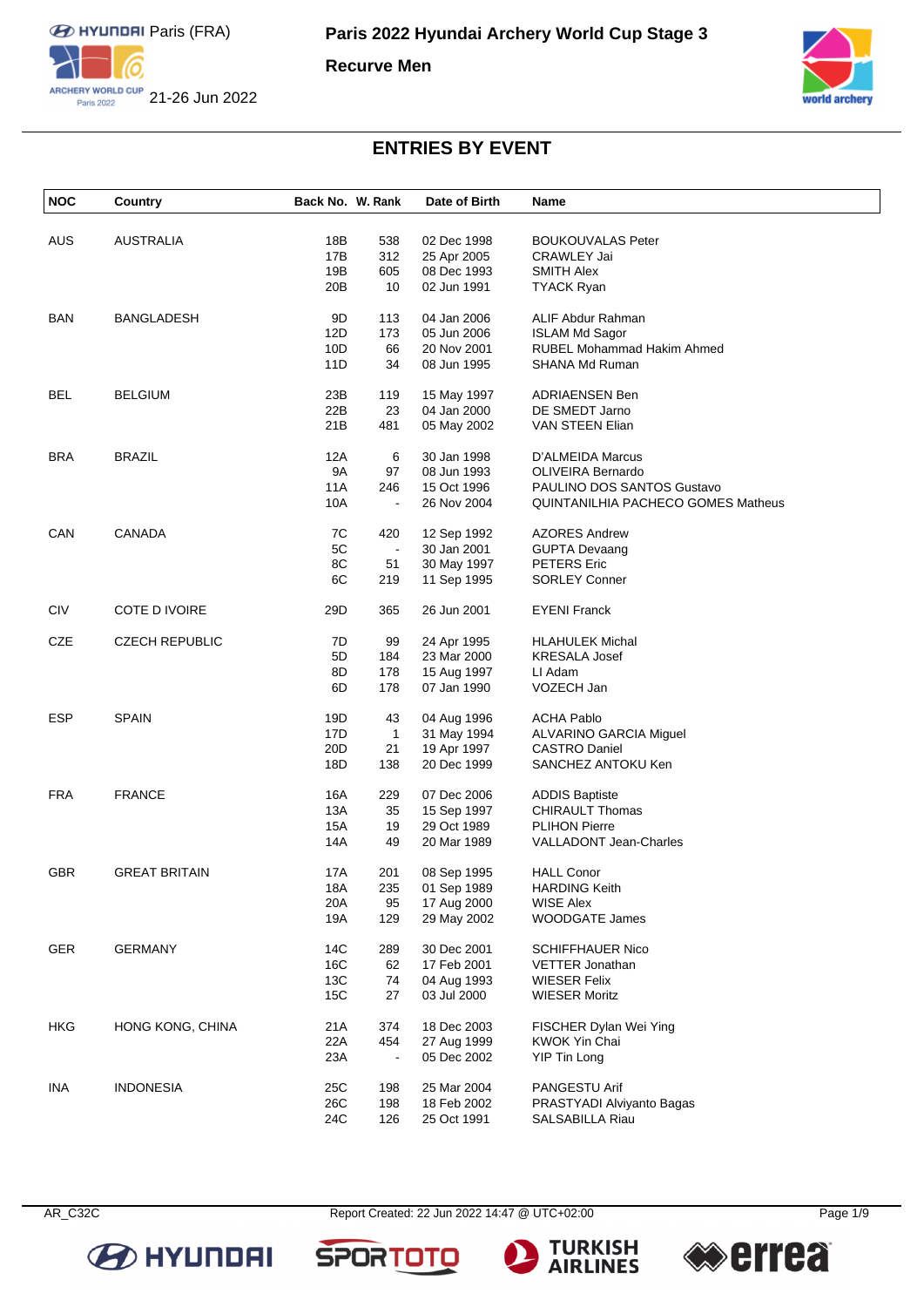

**Recurve Men**



### **ENTRIES BY EVENT**

| <b>NOC</b> | <b>Country</b>     | Back No. W. Rank |                   | Date of Birth | Name                           |
|------------|--------------------|------------------|-------------------|---------------|--------------------------------|
|            |                    |                  |                   |               |                                |
| IND        | <b>INDIA</b>       | 3C               | 312               | 10 Jul 2002   | CHAUHAN Neeraj                 |
|            |                    | 2C               | 45                | 06 Jul 1996   | JADHAV Pravin Ramesh           |
|            |                    | 4C               | 39                | 22 Feb 1984   | RAI Tarundeep                  |
|            |                    | 1C               | 38                | 02 Mar 1986   | TALUKDAR Jayanta               |
| <b>ISL</b> | <b>ICELAND</b>     | 31C              | 366               | 01 Aug 2001   | <b>INGVARSSON Oliver Ormar</b> |
| <b>ISR</b> | <b>ISRAEL</b>      | 10B              | 227               | 19 Feb 2004   | <b>FRENKEL Niv</b>             |
|            |                    | 9Β               | 291               | 30 Sep 2003   | <b>KLEINER Shahar</b>          |
|            |                    | 12B              | 258               | 16 Nov 2002   | <b>ROZINER Eyal</b>            |
|            |                    | 11B              | 52                | 01 Sep 1998   | <b>SHANNY Itay</b>             |
| <b>ISV</b> | VIRGIN ISLANDS, US | 29B              | 15                | 04 Sep 2001   | D'AMOUR Nicholas               |
| ITA        | <b>ITALY</b>       | 14D              | 358               | 01 May 1976   | <b>FRANGILLI Michele</b>       |
|            |                    | 15D              | 13                | 17 Oct 1998   | <b>MUSOLESI Federico</b>       |
|            |                    | 13D              | 5                 | 22 Nov 1987   | <b>NESPOLI Mauro</b>           |
|            |                    | 16D              | 32                | 27 Aug 1999   | <b>PAOLI Alessandro</b>        |
| JPN        | <b>JAPAN</b>       | 22D              | $12 \overline{ }$ | 09 Aug 1984   | <b>FURUKAWA Takaharu</b>       |
|            |                    | 21D              | 44                | 07 Nov 1999   | <b>KUWAE Yoshito</b>           |
|            |                    | 23D              | 117               | 26 Jun 1997   | <b>MUTO Hiroki</b>             |
| KAZ        | KAZAKHSTAN         | 3A               | 24                | 09 Jan 1998   | <b>ABDULLIN IIfat</b>          |
|            |                    | 4A               | 148               | 12 Mar 1994   | DUZELBAYEV Sultan              |
|            |                    | 1A               | 36                | 11 Apr 1996   | MUSSAYEV Sanzhar               |
|            |                    | 2A               | 46                | 02 Jun 2004   | ZHANGBYRBAY Dauletkeldi        |
| <b>KOR</b> | <b>KOREA</b>       | 3B               | 22                | 12 Apr 2004   | KIM Je Deok                    |
|            |                    | 1B               | 2                 | 20 Jun 1992   | KIM Woojin                     |
|            |                    | 4B               | 14                | 07 Aug 1997   | LEE Woo Seok                   |
|            |                    | 2Β               | 28                | 15 Aug 1981   | OH Jin Hyek                    |
| <b>KSA</b> | SAUDI ARABIA       | 25D              | 177               | 30 Jul 2001   | ALMUSA Abdulrahman             |
|            |                    | 24D              | 217               | 01 Jan 1997   | <b>ALSUBAIE Rashed</b>         |
|            |                    | 26D              | 188               | 02 Oct 1998   | <b>ALWI Mansour</b>            |
| LAT        | LATVIA             | 30A              | 211               | 02 Oct 2000   | <b>BLAZE Davis</b>             |
|            |                    | 29A              | 213               | 26 Nov 1982   | <b>BRUZIS Janis</b>            |
| LUX        | LUXEMBOURG         | 28D              | 37                | 30 Aug 1984   | <b>HENCKELS Jeff</b>           |
|            |                    | 27D              | 176               | 12 Sep 1996   | <b>KLEIN Pit</b>               |
| <b>MAR</b> | <b>MOROCCO</b>     | 29C              | 336               | 12 Feb 1978   | EL BOUSSOUNI Omar              |
|            |                    |                  |                   |               |                                |
| <b>MDA</b> | <b>MOLDOVA</b>     | 30C              | 30                | 11 Nov 1996   | OLARU Dan                      |
| <b>NED</b> | NETHERLANDS        | 8A               | 111               | 13 Jun 2000   | <b>BAKKER Willem</b>           |
|            |                    | 7A               | 57                | 10 Dec 1999   | <b>BROEKSMA Gijs</b>           |
|            |                    | 5A               | 16                | 14 Apr 1991   | VAN DER VEN Rick               |
|            |                    | 6A               | 25                | 19 Sep 1996   | <b>WIJLER Steve</b>            |
| POL        | <b>POLAND</b>      | 17C              | 114               | 23 Sep 2002   | <b>CHOJECKI Milosz</b>         |
|            |                    | 20C              | 79                | 29 Jul 1968   | NAPLOSZEK Slawomir             |
|            |                    | 19C              | $\blacksquare$    | 18 Apr 2003   | <b>OSUCH Maksymilian</b>       |
|            |                    | 18C              | 205               | 15 Mar 1997   | <b>SZAFRAN Marek</b>           |
| <b>POR</b> | PORTUGAL           | 27C              | 193               | 28 Aug 1993   | <b>GONCALVES Luis</b>          |
|            |                    | 28C              | 152               | 07 Feb 2002   | <b>MATOS Tiago</b>             |
|            |                    |                  |                   |               |                                |
| <b>PUR</b> | PUERTO RICO        | 31B              | 48                | 16 Aug 2001   | MUÑOZ Adrian                   |





**SPORTOT** 



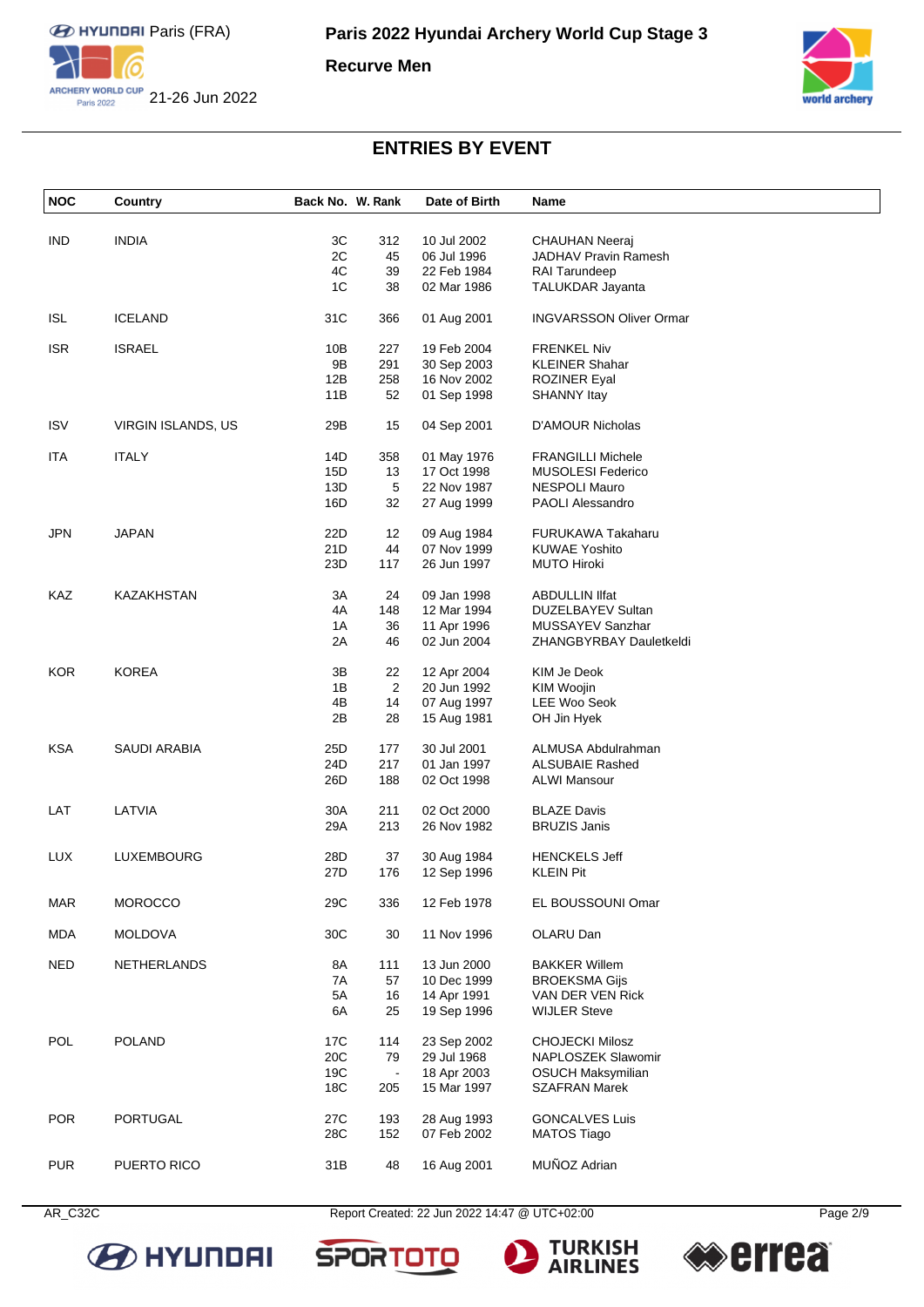

**Recurve Men**



# **ENTRIES BY EVENT**

| <b>NOC</b> | Country               | Back No. W. Rank |                          | Date of Birth | Name                       |  |
|------------|-----------------------|------------------|--------------------------|---------------|----------------------------|--|
|            |                       |                  |                          |               |                            |  |
| <b>RSA</b> | <b>SOUTH AFRICA</b>   | 27A              | 636                      | 03 Oct 2001   | <b>BLEWETT Morgan Cale</b> |  |
|            |                       | 28A              | $\overline{\phantom{a}}$ | 23 Oct 2002   | ROUX Wian                  |  |
| <b>SGP</b> | <b>SINGAPORE</b>      | 30D              | 331                      | 28 Apr 1998   | LI Yue Long                |  |
| <b>SLO</b> | <b>SLOVENIA</b>       | 14B              | 115                      | 07 Nov 1997   | <b>ARNEZ Luka</b>          |  |
|            |                       | 16B              | 61                       | 15 Jul 1992   | HABJAN MALAVASIC Den       |  |
|            |                       | 15B              | 203                      | 26 Jun 1999   | PODKRAJŠEK Sergej          |  |
|            |                       | 13B              | 82                       | 25 Dec 1999   | RAVNIKAR Ziga              |  |
| SRI        | <b>SRI LANKA</b>      | 30 <sub>B</sub>  | 132                      | 11 Dec 1991   | DE SILVA Sajeev            |  |
| SUI        | SWITZERLAND           | 21C              | 136                      | 14 Dec 2002   | <b>CHABIN Keziah</b>       |  |
|            |                       | 23C              | 68                       | 05 Oct 1997   | <b>FABER Florian</b>       |  |
|            |                       | 22C              | 160                      | 01 Aug 1980   | <b>RUFER Thomas</b>        |  |
| <b>SVK</b> | <b>SLOVAKIA</b>       | 27B              | 83                       | 05 Mar 1995   | <b>DUCHON Juraj</b>        |  |
|            |                       | 28B              | 185                      | 04 Dec 1991   | <b>DUCHON Miroslav</b>     |  |
| <b>SWE</b> | SWEDEN                | 31A              | 75                       | 03 Apr 1984   | SJÖBERG Kaj                |  |
| <b>TPE</b> | <b>CHINESE TAIPEI</b> | 11C              | 108                      | 20 Nov 2002   | SU Yu-Yang                 |  |
|            |                       | 10C              | 121                      | 09 Nov 2002   | TAI Yu-Hsuan               |  |
|            |                       | 9C               | 17                       | 16 Mar 2001   | <b>TANG Chih-Chun</b>      |  |
|            |                       | 12C              | 59                       | 06 Jul 1994   | WEI Chun-Heng              |  |
| <b>TUR</b> | <b>TURKEY</b>         | 25B              | 29                       | 21 Jul 2001   | <b>AK Samet</b>            |  |
|            |                       | 24B              | 4                        | 08 Jun 1999   | GAZOZ Mete                 |  |
|            |                       | 26B              | 133                      | 07 Nov 2003   | YILDIRMIS Muhammed         |  |
| <b>UAE</b> | <b>UAE</b>            | 26A              | 394                      | 05 May 1977   | AL HAMMADI Obaid           |  |
|            |                       | 25A              | 394                      | 17 Jul 1996   | AL KETBI Abdulla           |  |
|            |                       | 24A              | 394                      | 28 Jul 1997   | AL KETBI Sultan            |  |
| <b>UKR</b> | <b>UKRAINE</b>        | 5Β               | 33                       | 08 Nov 1992   | <b>HUNBIN Oleksii</b>      |  |
|            |                       | 6B               | 31                       | 10 Jan 2000   | <b>KOZHOKAR Ivan</b>       |  |
|            |                       | 8B               | 110                      | 26 Apr 2001   | <b>OVCHYNNIKOV Artem</b>   |  |
|            |                       | 7B               | 312                      | 20 Nov 1996   | <b>USACH Mykhailo</b>      |  |
| <b>USA</b> | <b>USA</b>            | 1D               | 3                        | 27 Oct 1988   | <b>ELLISON Brady</b>       |  |
|            |                       | 3D               | 312                      | 18 Jun 2002   | OH Joonsuh                 |  |
|            |                       | 2D               | 102                      | 18 May 1989   | <b>REQUA Matthew</b>       |  |
|            |                       | 4D               | 8                        | 22 Apr 2000   | <b>WILLIAMS Jack</b>       |  |









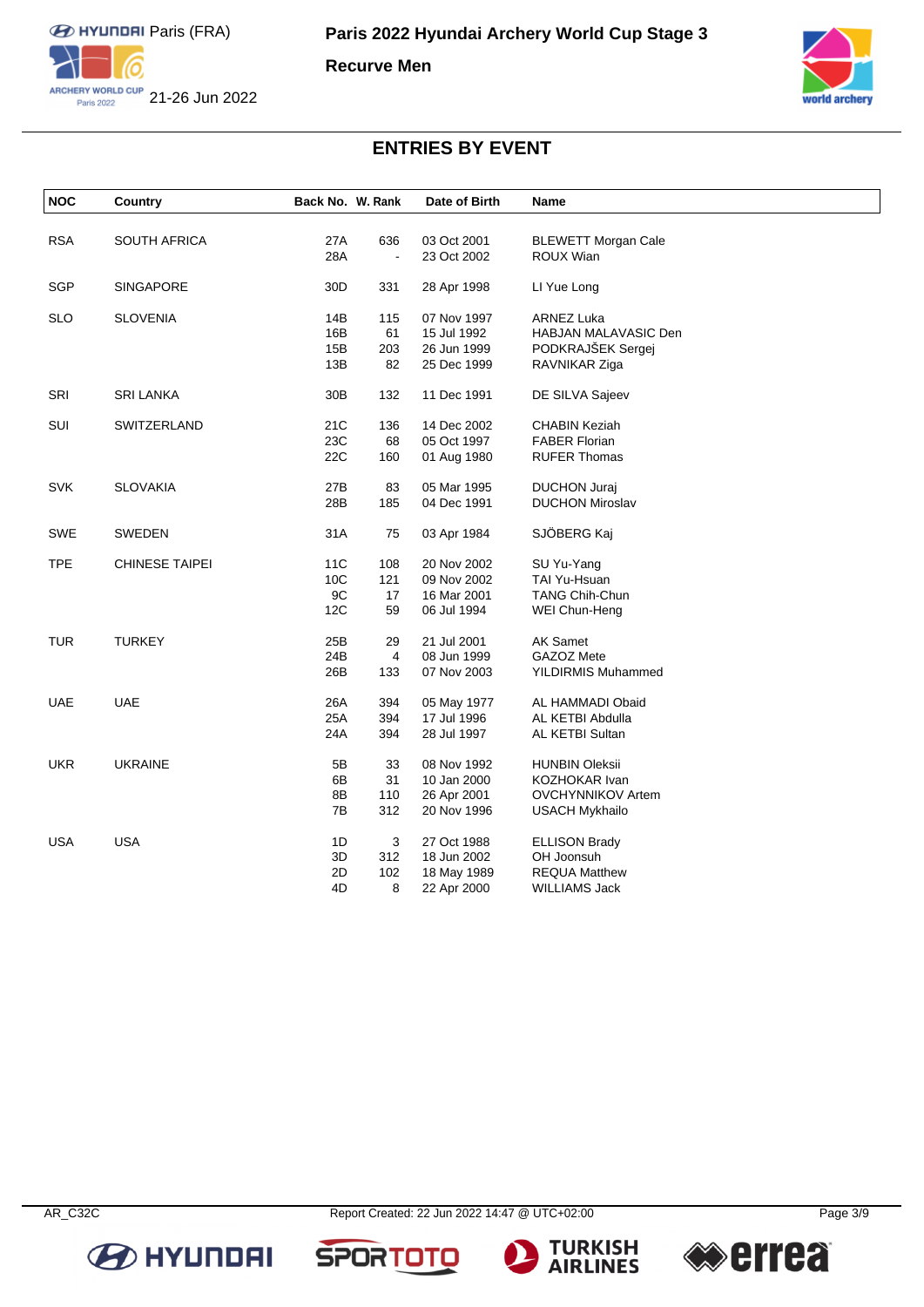

**Recurve Women**



# **ENTRIES BY EVENT**

| NOC        | Country               | Back No. W. Rank |     | Date of Birth | Name                               |
|------------|-----------------------|------------------|-----|---------------|------------------------------------|
|            |                       |                  |     |               |                                    |
| AUS        | <b>AUSTRALIA</b>      | 46C              | 164 | 31 May 1998   | HAYWOOD Sarah                      |
|            |                       | 47C              | 255 | 12 Nov 1994   | LAVENDER Kim                       |
|            |                       | 44C              | 135 | 02 Apr 2002   | PAEGLIS Laura                      |
|            |                       | 45C              |     |               |                                    |
|            |                       |                  | 281 | 01 Apr 2008   | VASHETHARAN Ammrutha               |
| <b>BAN</b> | <b>BANGLADESH</b>     | 52A              | 98  | 18 Jun 1997   | <b>AKTER Nasrin</b>                |
|            |                       | 50A              | 213 | 24 Nov 2006   | NISHA Famida Sultana               |
|            |                       | 51A              | 88  | 19 Feb 2004   | SIDDIQUE Diya                      |
|            |                       |                  |     |               |                                    |
| BRA        | <b>BRAZIL</b>         | 43D              | 133 | 01 Apr 1989   | <b>CANETTA GOBBI Marina</b>        |
|            |                       | 44D              | 84  | 12 Jan 1994   | <b>DOS SANTOS Ane Marcelle</b>     |
|            |                       | 45D              | 151 | 21 Jul 1999   | MACHADO Ana                        |
|            |                       | 46D              | 143 | 18 Nov 2002   | SLIACHTICAS CAETANO Ana Luiza      |
|            |                       |                  |     |               |                                    |
| CAN        | CANADA                | 55A              | 56  | 26 Jan 1979   | <b>BARRETT Stephanie</b>           |
| <b>CIV</b> | COTE D IVOIRE         | 53A              | 314 | 14 Nov 1995   | <b>GBANE Fatou</b>                 |
|            |                       | 54A              | 510 | 21 Jul 2003   | YEDAGNE Ekpobi Anne-Marie Eléonord |
|            |                       |                  |     |               |                                    |
| CZE        | <b>CZECH REPUBLIC</b> | 53B              | 132 | 12 May 2000   | <b>GRAPOVA Klara</b>               |
|            |                       |                  |     |               |                                    |
| <b>DEN</b> | DENMARK               | 53C              | 50  | 05 Apr 1998   | <b>ANDERSEN Kirstine</b>           |
| <b>ESP</b> | <b>SPAIN</b>          | 42B              | 31  | 25 Jun 2001   | <b>CANALES Elia</b>                |
|            |                       |                  |     |               |                                    |
|            |                       | 39B              | 58  | 28 May 1998   | <b>CEBRIAN Sandra</b>              |
|            |                       | 41B              | 61  | 06 Sep 2003   | <b>FERNANDEZ INFANTE Leyre</b>     |
|            |                       | 40B              | 530 | 29 May 2006   | UNAMUNZAGA ALTUNA Irati            |
| <b>EST</b> | <b>ESTONIA</b>        | 52C              | 109 | 10 Aug 2000   | <b>LILIENTHAL Triinu</b>           |
|            |                       | 51C              | 67  | 01 Dec 1993   | <b>PARNAT Reena</b>                |
|            |                       |                  |     |               |                                    |
| <b>FRA</b> | <b>FRANCE</b>         | 36D              | 23  | 14 Oct 1996   | <b>ADICEOM Audrey</b>              |
|            |                       | 37D              | 12  | 10 Apr 2000   | <b>BARBELIN Lisa</b>               |
|            |                       | 35D              | 73  | 09 Jan 2004   | LOPEZ Caroline                     |
|            |                       | 38D              | 63  | 01 Jan 2002   | <b>RICHARD Melodie</b>             |
|            |                       |                  |     |               |                                    |
| GBR        | <b>GREAT BRITAIN</b>  | 46A              | 82  | 16 Oct 1992   | <b>BETTLES Sarah</b>               |
|            |                       | 44A              | 78  | 07 Mar 2005   | <b>HEALEY Penny</b>                |
|            |                       | 43A              | 114 | 21 May 2003   | PIPER Louisa                       |
|            |                       |                  |     |               |                                    |
| <b>GER</b> | <b>GERMANY</b>        | 47 A             | 4   | 01 Sep 1995   | <b>BAUER Katharina</b>             |
|            |                       | 49A              | 8   | 19 Apr 1996   | <b>KROPPEN Michelle</b>            |
|            |                       | 48A              | 17  | 15 Jan 2001   | SCHWARZ Charline                   |
|            |                       |                  |     |               |                                    |
| <b>INA</b> | <b>INDONESIA</b>      | 55B              | 97  | 25 Oct 2000   | <b>OCTAVIA Rezza</b>               |
| <b>IND</b> | <b>INDIA</b>          | 39A              | 25  | 17 Jun 1998   | <b>BHAKAT Ankita</b>               |
|            |                       | 41A              | 185 | 14 Sep 1998   | <b>KAUR Simranjeet</b>             |
|            |                       |                  |     |               |                                    |
|            |                       | 40A              | 3   | 13 Jun 1994   | <b>KUMARI Deepika</b>              |
|            |                       | 42A              | 39  | 31 May 2004   | RIDHI.                             |
| <b>ISL</b> | <b>ICELAND</b>        | 54B              | 220 | 04 Feb 2004   | HILMARSDOTTIR Marin Anita          |
|            |                       |                  |     |               |                                    |
| <b>ITA</b> | <b>ITALY</b>          | 38A              | 28  | 01 Jan 1999   | <b>ANDREOLI Tatiana</b>            |
|            |                       | 37A              | 5   | 24 Mar 1997   | <b>BOARI Lucilla</b>               |
|            |                       | 35A              | 222 | 10 Jan 1986   | MIJNO Elisabetta                   |
|            |                       | 36A              | 21  | 23 Jan 1997   | REBAGLIATI Chiara                  |
|            |                       |                  |     |               |                                    |
| <b>JPN</b> | <b>JAPAN</b>          | 52D              | 149 | 27 Aug 1998   | <b>AGU Utano</b>                   |
|            |                       | 51D              | 281 | 20 May 2000   | <b>NODA Satsuki</b>                |
|            |                       | 50 <sub>D</sub>  | 233 | 09 Aug 2001   | <b>UEHARA Ruka</b>                 |



AR\_C32C Report Created: 22 Jun 2022 14:47 @ UTC+02:00





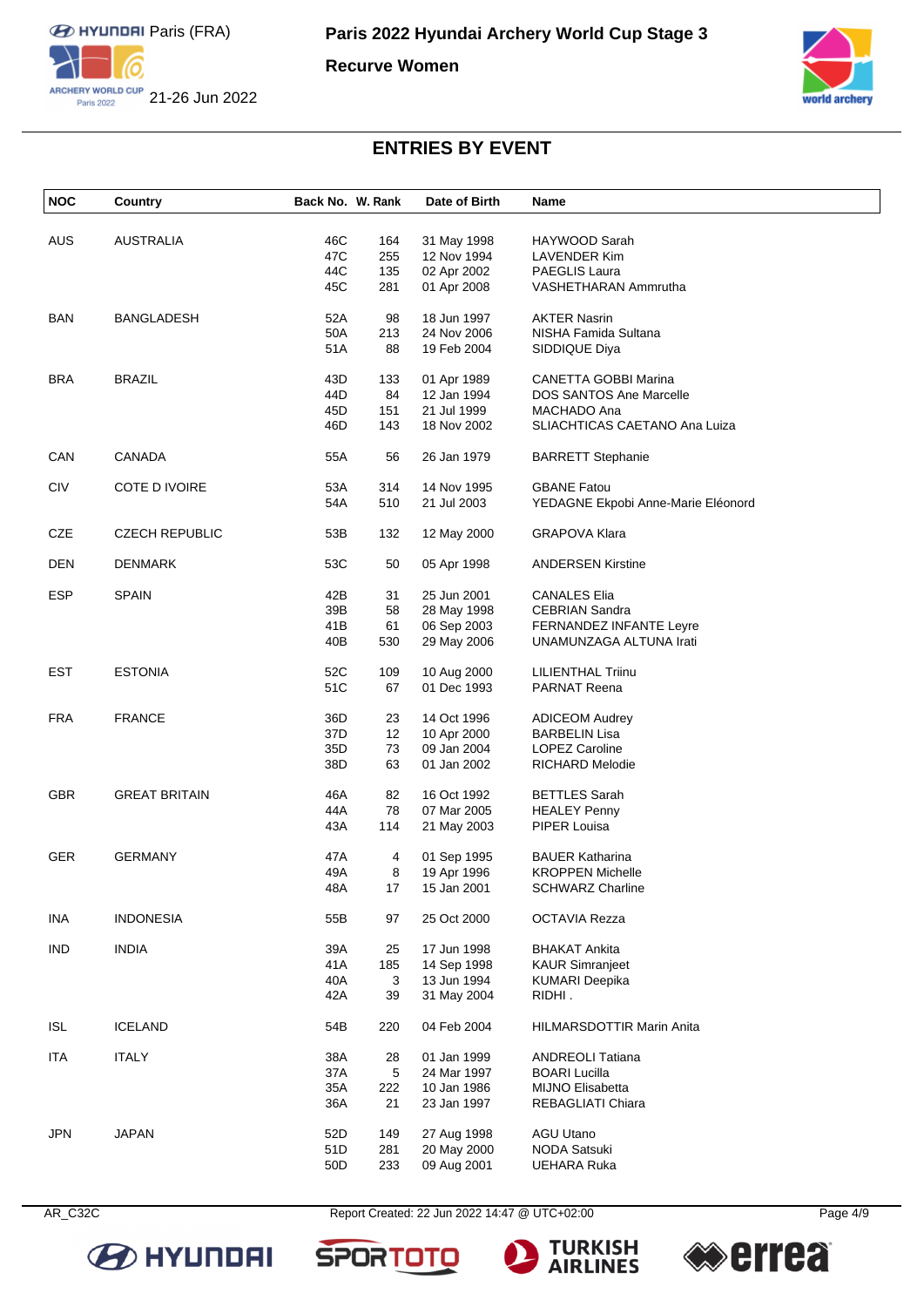

**Recurve Women**



## **ENTRIES BY EVENT**

| <b>NOC</b> | Country               | Back No. W. Rank |              | Date of Birth | <b>Name</b>                                       |
|------------|-----------------------|------------------|--------------|---------------|---------------------------------------------------|
|            |                       |                  |              |               |                                                   |
| KAZ        | KAZAKHSTAN            | 46B              | 111          | 23 Apr 2001   | <b>ILYASSOVA Alina</b>                            |
|            |                       | 43B              | 92           | 21 Mar 1992   | <b>TUKEBAYEVA Farida</b>                          |
|            |                       | 44B              | 430          | 21 Sep 2003   | <b>TURSUNBEK Diana</b>                            |
|            |                       | 45B              | 213          | 14 Apr 2004   | ZAEMOVA Madina                                    |
| <b>KOR</b> | KOREA                 | 37B              | $\mathbf{1}$ | 27 Feb 2001   | AN San                                            |
|            |                       | 35B              | 13           | 01 Jul 1996   | <b>CHOI Misun</b>                                 |
|            |                       | 38B              | 9            | 08 Jun 1996   | KANG Chae Young                                   |
|            |                       | 36B              | 42           | 13 Jun 2000   | <b>LEE Gahyun</b>                                 |
| <b>MDA</b> | <b>MOLDOVA</b>        | 53D              | 32           | 11 Oct 1993   | <b>MIRCA Alexandra</b>                            |
| NED        | <b>NETHERLANDS</b>    | 47B              | 101          | 08 Sep 2005   | <b>ROEFFEN Quinty</b>                             |
|            |                       | 49B              | 22           | 18 Feb 1994   | <b>SCHLOESSER Gaby</b>                            |
|            |                       | 48B              | 19           | 15 Nov 2001   | VAN DER WINKEL Laura                              |
|            |                       |                  |              |               |                                                   |
| <b>POL</b> | <b>POLAND</b>         | 48C              | 60           | 10 Jul 1991   | <b>LESNIAK Natalia</b>                            |
|            |                       | 49C              | 112          | 26 May 1999   | NAPLOSZEK Kamila                                  |
|            |                       | 50C              | 47           | 27 Jul 1997   | ZYZANSKA Sylwia                                   |
| SLO        | <b>SLOVENIA</b>       | 50 <sub>B</sub>  | 76           | 21 May 1998   | <b>CAVIC Urska</b>                                |
|            |                       | 51 <sub>B</sub>  | 250          | 13 Dec 2005   | <b>COREL Nina</b>                                 |
|            |                       | 52B              | 77           | 11 Dec 1990   | <b>UMER Ana</b>                                   |
| <b>SVK</b> | <b>SLOVAKIA</b>       | 54C              | 65           | 07 Feb 1994   | LONGOVA Alexandra                                 |
| <b>SWE</b> | <b>SWEDEN</b>         | 55C              | 117          | 28 Sep 1992   | JANGNAS Erika                                     |
| <b>TPE</b> | <b>CHINESE TAIPEI</b> | 42D              | 62           | 16 Oct 2003   | CHIU Yi-Ching                                     |
|            |                       | 40 <sub>D</sub>  | 33           | 04 Jan 2003   | <b>KUO Tzu Ying</b>                               |
|            |                       | 41D              | 18           | 17 Apr 1990   | LEI Chien-Ying                                    |
|            |                       | 39D              | 43           | 26 Sep 1996   | PENG Chia-Mao                                     |
| <b>TUR</b> | <b>TURKEY</b>         | 49 <sub>D</sub>  | 24           | 14 Oct 1998   | ANAGOZ Yasemin                                    |
|            |                       | 48D              | 49           | 20 Jan 2003   | <b>BASARAN Ezgi</b>                               |
|            |                       | 47D              | 14           | 25 Aug 1999   | <b>COSKUN Gulnaz</b>                              |
| <b>UAE</b> | <b>UAE</b>            | 54D              | 344          | 13 Mar 2001   | JASIM AL ALI Aisha                                |
|            |                       |                  |              |               |                                                   |
| UKR        | <b>UKRAINE</b>        | 37C<br>39C       | 75           | 09 Oct 1997   | <b>HNYP Solomiya</b><br><b>MARCHENKO Veronika</b> |
|            |                       |                  | 36<br>44     | 03 Apr 1993   |                                                   |
|            |                       | 36C              |              | 09 Feb 1995   | PAVLOVA Anastasia                                 |
|            |                       | 38C              | 95           | 03 Feb 1993   | SICHENIKOVA Lidiia                                |
| <b>USA</b> | <b>USA</b>            | 43C              | 185          | 17 Mar 2003   | <b>GNORIEGA Catalina</b>                          |
|            |                       | 40C              | 11           | 06 Mar 2004   | <b>KAUFHOLD Casey</b>                             |
|            |                       | 42C              | 55           | 18 Dec 2002   | MUCINO-FERNANDEZ Jennifer                         |
|            |                       | 41C              | 68           | 03 Apr 2006   | <b>SASAI Gabrielle</b>                            |







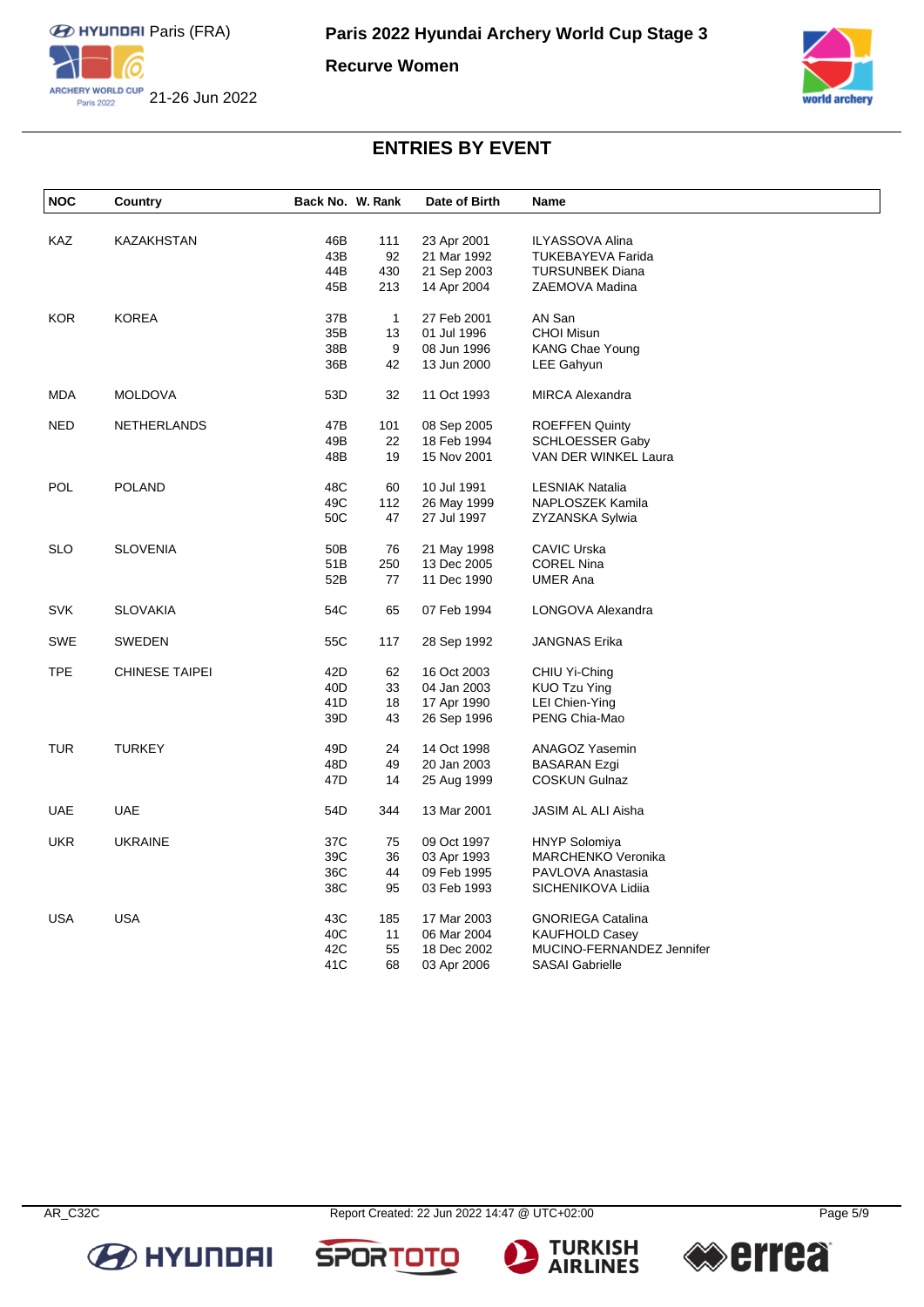

**Compound Men**



# **ENTRIES BY EVENT**

| <b>NOC</b> | Country                 | Back No. W. Rank |                | Date of Birth | Name                                   |
|------------|-------------------------|------------------|----------------|---------------|----------------------------------------|
|            |                         |                  |                |               |                                        |
| <b>AUS</b> | <b>AUSTRALIA</b>        | 21B              | 242            | 07 May 1984   | BIELBY Adam                            |
|            |                         | 22B              | 152            | 02 May 1971   | <b>BRICE Scott</b>                     |
|            |                         | 20B              | 242            | 04 Oct 2002   | <b>WILDMAN Bailey</b>                  |
| AUT        | <b>AUSTRIA</b>          | 26C              | 69             | 27 Apr 1999   | <b>HEINCZ Stefan</b>                   |
|            |                         | 27C              | $\overline{2}$ | 15 Mar 1997   | <b>WIENER Nico</b>                     |
| <b>BRA</b> | <b>BRAZIL</b>           | 25C              | $\blacksquare$ | 14 Jul 1970   | <b>DOS SANTOS Roberval</b>             |
|            |                         | 23C              | $\blacksquare$ | 03 Sep 1978   | <b>FAVORETO Maximiliano Cabral</b>     |
|            |                         | 24C              | 363            | 21 May 1987   | <b>KAWAKANI Rafael</b>                 |
| CAN        | <b>CANADA</b>           | 30A              | $\blacksquare$ | 16 Jul 1976   | <b>SMANDYCH Cory</b>                   |
|            |                         |                  |                |               |                                        |
| <b>CRO</b> | <b>CROATIA</b>          | 30B              | 30             | 08 Aug 1997   | <b>BUDEN Domagoj</b>                   |
| <b>DEN</b> | <b>DENMARK</b>          | 22A              | $\blacksquare$ | 06 Nov 2003   | <b>BRAMSEN Rasmus</b>                  |
|            |                         | 20A              | 29             | 26 May 1985   | <b>DAMSBO Martin</b>                   |
|            |                         | 21 A             | 3              | 27 May 2003   | <b>FULLERTON Mathias</b>               |
| ECU        | <b>ECUADOR</b>          | 28D              | 124            | 27 May 2003   | <b>OLEAS RODRIGUEZ Mateo Sebastian</b> |
| <b>ESA</b> | EL SALVADOR             | 29D              | 38             | 09 Jan 1989   | <b>HERNANDEZ Roberto</b>               |
| <b>EST</b> | <b>ESTONIA</b>          | 27D              | 6              | 05 Mar 2001   | <b>JAATMA Robin</b>                    |
| <b>FRA</b> | <b>FRANCE</b>           | 15C              | 28             | 08 Nov 1993   | <b>BARAER Quentin</b>                  |
|            |                         | 14C              | 5              |               |                                        |
|            |                         |                  |                | 28 May 1991   | <b>BOULCH Jean Philippe</b>            |
|            |                         | 16C              | 81             | 22 May 2000   | <b>GIRARD Nicolas</b>                  |
|            |                         | 13C              | 7              | 29 Apr 1992   | <b>GONTIER Adrien</b>                  |
| <b>FRO</b> | <b>FAROE ISLANDS</b>    | 28C              | 146            | 30 Jul 1980   | POULSEN Joannes                        |
| <b>GBR</b> | <b>GREAT BRITAIN</b>    | 10B              | 207            | 03 Dec 1967   | <b>BRIDGEWATER Neil</b>                |
|            |                         | 9Β               | 83             | 13 Jul 2002   | CARPENTER Adam                         |
|            |                         | 12B              | 52             | 30 Sep 1989   | <b>MASON James</b>                     |
|            |                         | 11B              | 87             | 24 May 2000   | THOMAS-PRAUSE Kai                      |
| <b>GER</b> | <b>GERMANY</b>          | 19C              | 48             | 12 Apr 1981   | <b>HAMDORF Sebastian</b>               |
|            |                         | 18C              | 43             | 29 Dec 1997   | <b>HOLLAS Leon</b>                     |
|            |                         | 17C              | 165            | 11 Dec 1981   | <b>LAUBE Marcus</b>                    |
| HKG        | <b>HONG KONG, CHINA</b> | 9D               | 160            | 25 Apr 1994   | <b>CHEUNG Cheuk Sing</b>               |
|            |                         | 12D              | 149            | 28 Apr 1998   | LUK Kwok Hang                          |
|            |                         | 10D              | 181            | 17 Dec 1994   | SZE Sing Yu                            |
|            |                         | 11D              | 223            | 02 Apr 1999   | <b>TSUI Chun Kit</b>                   |
| IND.       | <b>INDIA</b>            | 12A              | 33             | 04 Nov 1989   | BHARDWAJ Mohan Ramswaroop              |
|            |                         | <b>9A</b>        | 174            | 17 Feb 1999   | <b>BISLA Sangampreet Singh</b>         |
|            |                         | 11A              | 27             | 15 Jul 1997   | SAINI Aman                             |
|            |                         | 10A              | 4              | 26 Jun 1989   | <b>VERMA Abhishek</b>                  |
| IRI        | <b>IR IRAN</b>          | 29B              | 39             | 14 Aug 1994   | PALIZBAN Mohammadsaleh                 |
|            |                         |                  |                |               |                                        |
| <b>ISL</b> | <b>ICELAND</b>          | 17D              | 401            | 24 Nov 2001   | FANNARSSON Dagur Orn                   |
|            |                         | 19D              | 418            | 09 Nov 1982   | <b>GUDJONSSON Gummi</b>                |
|            |                         | 18D              |                | 01 Aug 2001   | <b>INGVARSSON Oliver Ormar</b>         |
| <b>ISR</b> | <b>ISRAEL</b>           | 29C              | 42             | 07 Apr 2005   | YAMROM Shamai                          |



AR\_C32C Report Created: 22 Jun 2022 14:47 @ UTC+02:00 Page 6/9

**SPORTOT** 

**TURKISH<br>AIRLINES** 

**errea** 

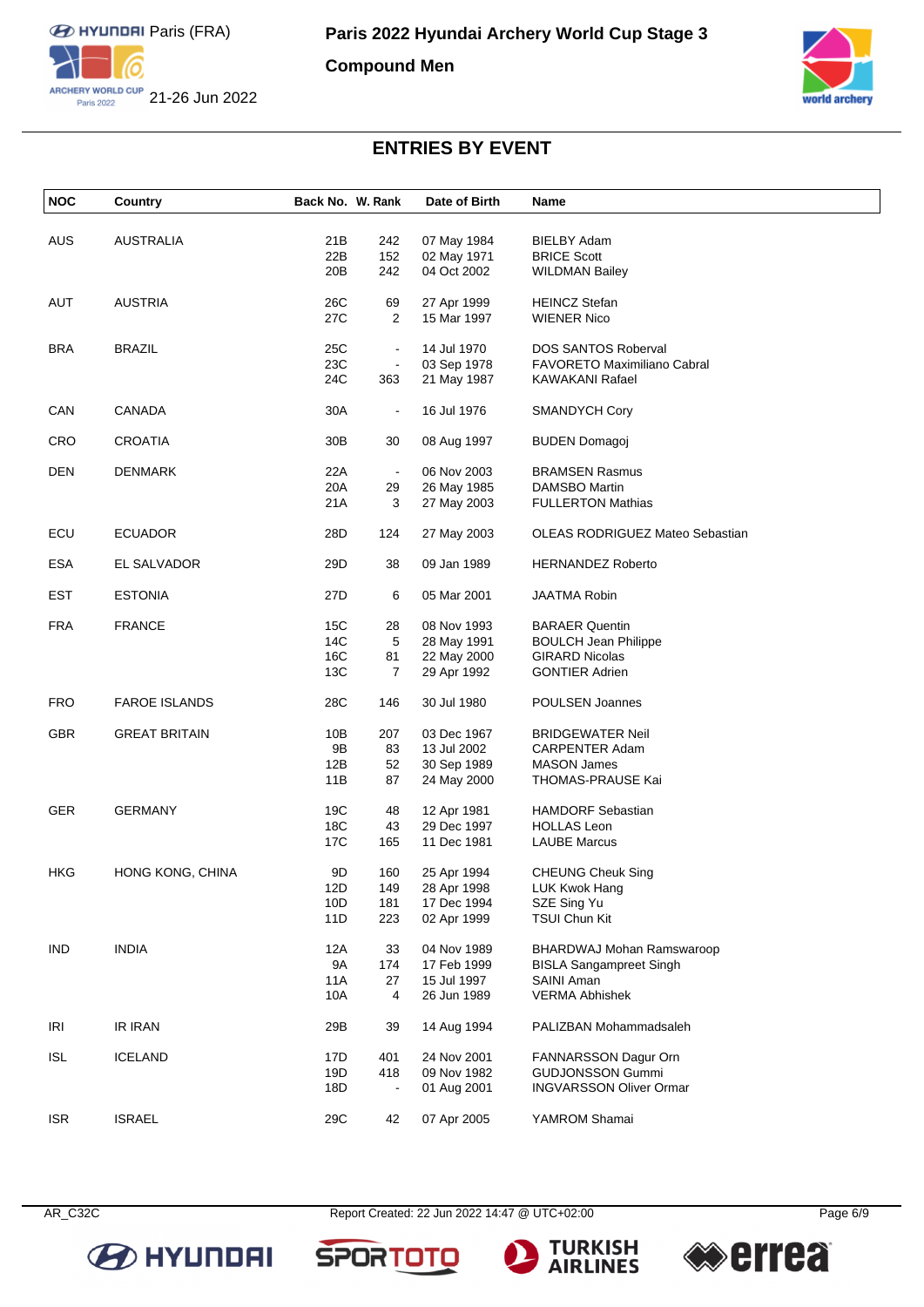

**Compound Men**



# **ENTRIES BY EVENT**

| <b>ITA</b> | <b>ITALY</b>        | 13B             | 85             | 25 Jan 1992 | <b>BRUNO Marco</b>          |
|------------|---------------------|-----------------|----------------|-------------|-----------------------------|
|            |                     | 15B             | 125            | 19 Jun 2002 | COSTANTINO Leonardo         |
|            |                     | 14B             | 64             | 03 Feb 1997 | <b>FREGNAN Elia</b>         |
|            |                     | 16B             | 56             | 26 Mar 1979 | <b>PAGNI Sergio</b>         |
| KAZ        | KAZAKHSTAN          | 13A             | 71             | 08 Aug 1989 | KARABAYEV Akbarali          |
|            |                     | 16A             | 99             | 27 Jan 2000 | MIRZAMETOV Bunyod           |
|            |                     | 15A             | 157            | 29 Dec 2001 | SAGUTDINOV Shamil           |
|            |                     | 14A             | 116            | 19 Jun 2006 | <b>TYUTYUN Andrey</b>       |
| <b>KOR</b> | <b>KOREA</b>        | 11C             | 24             | 19 Dec 1984 | CHOI Yonghee                |
|            |                     | 10C             | 101            | 29 Aug 1995 | <b>KANG Donghyeon</b>       |
|            |                     | 9C              | 16             | 18 Jul 1994 | KIM Jongho                  |
|            |                     | 12C             | 17             | 04 May 1997 | YANG Jaewon                 |
|            |                     |                 |                |             |                             |
| <b>KSA</b> | SAUDI ARABIA        | 30C             | $\blacksquare$ | 17 Jun 1977 | <b>ALRODHAN Abdulaziz</b>   |
| <b>LUX</b> | LUXEMBOURG          | 18A             | 96             | 30 Apr 1986 | <b>HOCEVAR Arnaud</b>       |
|            |                     | 19A             | 228            | 30 Sep 1990 | MOES Ben                    |
|            |                     | 17A             | 57             | 28 Jan 1984 | <b>SEYWERT Gilles</b>       |
| <b>NED</b> | NETHERLANDS         | 25D             | $\blacksquare$ | 24 Oct 1983 | <b>EVERAERS Jean Pascal</b> |
|            |                     | 24D             | 70             | 26 Jul 1993 | <b>PATER Sil</b>            |
|            |                     | 23D             | $\mathbf{1}$   | 15 Jan 1994 | <b>SCHLOESSER Mike</b>      |
| <b>NOR</b> | <b>NORWAY</b>       | 17B             | 21             | 13 Nov 1999 | <b>FAUGSTAD Anders</b>      |
|            |                     | 18B             | 131            | 22 Mar 2002 | FIGVED Sander               |
|            |                     | 19B             | 90             | 02 Mar 1995 | <b>HAUGSETH Mads</b>        |
|            |                     |                 |                |             |                             |
| POR        | PORTUGAL            | 27B             | 163            | 14 May 1986 | PEREIRA BAPTISTA Rui        |
|            |                     | 28B             | 341            | 01 Jul 1972 | <b>RESENDE Carlos</b>       |
| <b>PUR</b> | PUERTO RICO         | 26A             | 54             | 09 Oct 2000 | ALVARADO Bryan              |
|            |                     | 27A             | 11             | 11 Jul 1992 | PIZARRO Jean                |
| <b>RSA</b> | <b>SOUTH AFRICA</b> | 24B             | $\blacksquare$ | 13 Mar 1967 | DE KLERK Beyers             |
|            |                     | 25B             | 178            | 10 Oct 2000 | DE KLERK Christian Beyers   |
|            |                     | 23B             | 435            | 10 Aug 1972 | <b>ROUX Patrick</b>         |
| SGP        | <b>SINGAPORE</b>    | 21D             | 242            | 04 Dec 1996 | <b>EER Jiang Ying</b>       |
|            |                     | 22D             | 144            | 20 Oct 1995 | GOH Jun Hui                 |
|            |                     | 20D             | $\blacksquare$ | 16 Feb 2000 | KWA Jun Liang Desmond       |
| <b>SLO</b> | <b>SLOVENIA</b>     | 25A             | 44             | 18 Jan 2004 | <b>BRENK Aljaz Matija</b>   |
|            |                     | 24A             | 51             | 29 Dec 2003 | <b>JEVSNIK Tim</b>          |
|            |                     | 23A             | 32             | 11 Oct 1998 | <b>MODIC Stas</b>           |
| SUI        | SWITZERLAND         | 28A             | 106            | 03 Nov 1985 | HAEFELFINGER Roman          |
|            |                     |                 |                |             |                             |
| <b>SVK</b> | <b>SLOVAKIA</b>     | 29A             | 9              | 14 May 1976 | <b>BOSANSKY Jozef</b>       |
| <b>TUR</b> | <b>TURKEY</b>       | 22C             | 53             | 14 Aug 2002 | AKCAOGLU Batuhan            |
|            |                     | 21C             | 12             | 01 Jan 2001 | <b>HANEY Emircan</b>        |
|            |                     | 20 <sub>C</sub> | 15             | 04 Oct 2002 | <b>YILDIZ Yakup</b>         |
| <b>UKR</b> | <b>UKRAINE</b>      | 26B             | 235            | 22 Oct 1979 | <b>ATAMANENKO Serhiy</b>    |
| <b>USA</b> | <b>USA</b>          | 13D             | 10             | 26 Apr 1986 | <b>GELLENTHIEN Braden</b>   |
|            |                     | 15D             | 13             | 31 Mar 1998 | LUTZ James                  |
|            |                     | 16D             | 242            | 06 Oct 1993 | <b>MORGAN Tate</b>          |
|            |                     | 14D             | 8              | 24 Sep 1992 | <b>SCHAFF Kris</b>          |



**SPORTO** 





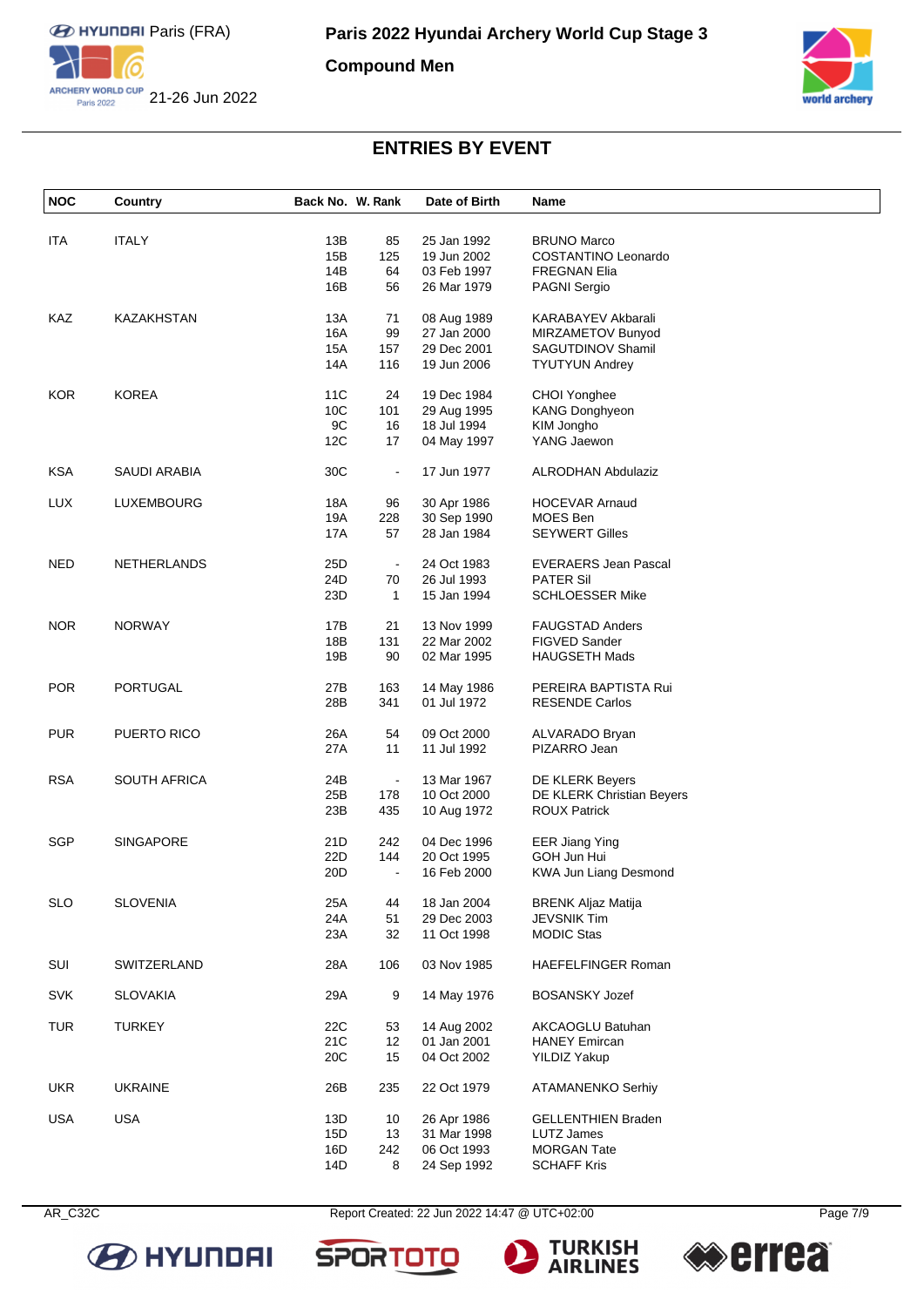

**Compound Women**



# **ENTRIES BY EVENT**

| <b>NOC</b> | Country              | Back No. W. Rank |                | Date of Birth              | Name                                             |
|------------|----------------------|------------------|----------------|----------------------------|--------------------------------------------------|
|            |                      | 47B              |                |                            |                                                  |
| AUS        | <b>AUSTRALIA</b>     | 46B              | 132<br>202     | 15 Aug 1989<br>23 Dec 1973 | <b>RHIANNON Mills</b><br><b>ROBINSON Katrina</b> |
| <b>BEL</b> | <b>BELGIUM</b>       | 48A              | 11             | 27 Feb 1990                | PRIEELS Sarah                                    |
|            |                      |                  |                |                            |                                                  |
| <b>BRA</b> | <b>BRAZIL</b>        | 43A              | 176            | 15 Sep 1993                | APARECIDA FERRARI OLIVEIRA Larissa               |
|            |                      | 45A              | 114            | 20 Apr 1973                | SILVA Alexandra                                  |
|            |                      | 44A              | $\Box$         | 14 Apr 1992                | SNAK NISI Eiry Cristina                          |
| <b>CRO</b> | <b>CROATIA</b>       | 49B              | 25             | 07 Aug 2001                | <b>MLINARIC Amanda</b>                           |
| DEN        | <b>DENMARK</b>       | 50A              | 8              | 21 Jul 1995                | <b>GELLENTHIEN Tanja</b>                         |
| ECU        | <b>ECUADOR</b>       | 51B              | 151            | 08 Dec 2006                | RODRIGO Blanca                                   |
| ESA        | EL SALVADOR          | 48C              | 51             | 13 May 1997                | PAIZ Sofia                                       |
| <b>ESP</b> | <b>SPAIN</b>         | 50 <sub>B</sub>  | 24             | 16 Nov 2002                | MUÑOZ Andrea                                     |
| <b>EST</b> | <b>ESTONIA</b>       | 38D              | $\blacksquare$ | 20 Jul 1998                | <b>ILVES Kristi</b>                              |
|            |                      | 36D              | 7              | 19 Jul 1999                | <b>JAATMA Lisell</b>                             |
|            |                      | 35D              | 18             | 10 Feb 2002                | <b>PAAS Meeri-Marita</b>                         |
|            |                      | 37D              | 54             | 04 Aug 1998                | <b>TETSMANN Maris</b>                            |
| <b>FRA</b> | <b>FRANCE</b>        | 43D              |                | 30 Aug 1973                |                                                  |
|            |                      |                  | 14             |                            | DODEMONT Sophie                                  |
|            |                      | 44D              | 43             | 03 Apr 2000                | <b>GRANDJEAN Lola</b>                            |
|            |                      | 42D              | 45             | 21 Mar 1993                | <b>HERVE Sandra</b>                              |
| <b>GBR</b> | <b>GREAT BRITAIN</b> | 38C              | 47             | 05 Jul 2002                | <b>ANNISON Layla</b>                             |
|            |                      | 35C              | 20             | 13 Jan 1999                | <b>CARPENTER Isabelle</b>                        |
|            |                      | 36C              | $\blacksquare$ | 30 May 1992                | <b>FOSTER Elizabeth</b>                          |
|            |                      | 37C              | 6              | 07 Jun 2000                | <b>GIBSON Ella</b>                               |
| GER        | <b>GERMANY</b>       | 50C              | 49             | 08 Aug 1987                | LANDESFEIND Carolin                              |
| HKG        | HONG KONG, CHINA     | 47A              | 202            | 21 Jun 2001                | FUNG Yee Lok                                     |
|            |                      | 46A              | $\blacksquare$ | 29 Aug 2002                | <b>YEUNG Tsz Chai</b>                            |
| <b>IND</b> | <b>INDIA</b>         | 41B              |                | 18 Dec 2004                |                                                  |
|            |                      |                  | 80             |                            | AVNEET KAUR                                      |
|            |                      | 40B<br>39B       | 33<br>31       | 10 Feb 2004<br>14 Apr 2000 | <b>GURJAR Priya</b><br><b>KIRAR Muskan</b>       |
|            |                      | 42B              | 3              | 03 Jul 1996                |                                                  |
|            |                      |                  |                |                            | VENNAM Jyothi Surekha                            |
| IRI        | <b>IR IRAN</b>       | 51A              | 34             | 03 Sep 2001                | <b>BYBORDY Geesa</b>                             |
| <b>ISL</b> | <b>ICELAND</b>       | 48B              | 77             | 26 Mar 2003                | ALFREĐSDÓTTIR Anna Maria                         |
| <b>ITA</b> | <b>ITALY</b>         | 42A              | $\blacksquare$ | 15 Jul 1990                | ANASTASIO Anastasia                              |
|            |                      | 40A              | 99             | 01 May 2002                | <b>BAZZICHETTO Elisa</b>                         |
|            |                      | 39A              | 21             | 04 Jul 2001                | <b>RONER Elisa</b>                               |
|            |                      | 41A              | 35             | 31 May 1986                | <b>TONIOLI Marcella</b>                          |
| KAZ        | <b>KAZAKHSTAN</b>    | 37B              | 54             | 25 Apr 1997                | <b>LYAN Viktoriya</b>                            |
|            |                      | 38B              | 73             | 19 Sep 1999                | <b>MAKARCHUK Diana</b>                           |
|            |                      | 36B              | 82             | 28 Dec 2002                | YUNUSSOVA Roxana                                 |
|            |                      | 35B              | 71             | 11 Nov 1999                | ZHEXENBINOVA Adel                                |
|            |                      |                  |                |                            |                                                  |
| <b>KOR</b> | <b>KOREA</b>         | 40C              | 16             | 23 Mar 1994                | <b>KIM Yunhee</b>                                |
|            |                      | 39C              | 50             | 11 Feb 1989                | OH Yoohyun                                       |
|            |                      | 42C              | 19             | 12 Nov 1997                | SO Chaewon                                       |
|            |                      | 41C              | 23             | 10 Dec 1995                | SONG Yun Soo                                     |



AR\_C32C Report Created: 22 Jun 2022 14:47 @ UTC+02:00 Page 8/9